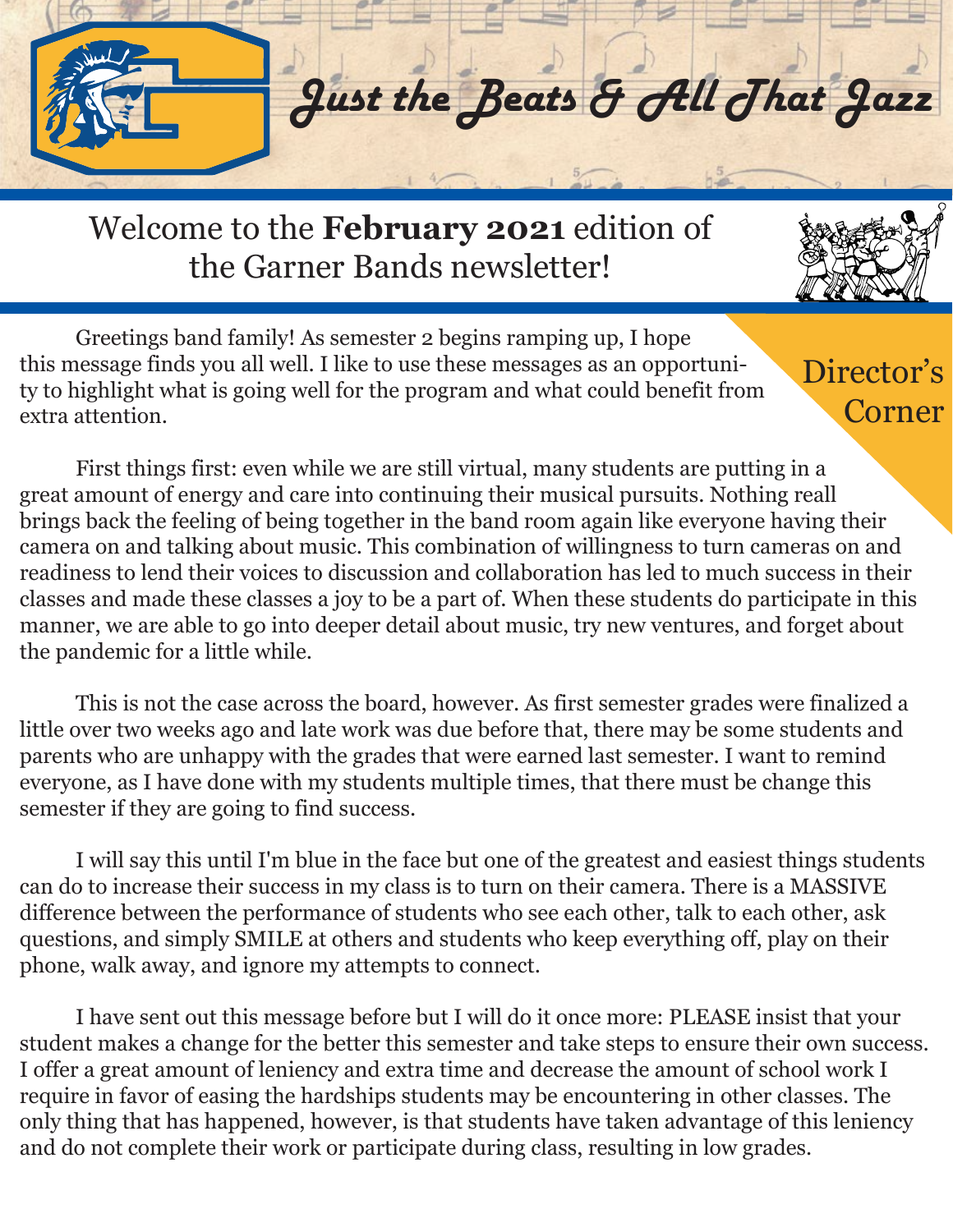## Director's Corner, cont.

Just the Beats & All That Jazz

As parents, you have many resources at your disposal to keep track of your student's progress. Powerschool, while slower to update grade wise, is a great way to keep track of your child's attendance. Attendance is not always the best way to measure your child's engagement, however. Google Classroom is the most up to date way to make sure your student is completing their work. You can receive guardian reports or simply have you student show you their assignments page. It will show you everything you need to know. Due dates, scores, instructions, and feedback are all found there.

All this to say that semester 2 is an opportunity to learn from the mistakes of last semester and start off on a better foot. I am committed to doing my best to give all students a varied and enriching music education, but I can only bring students to the watering hole. It is up to them whether they drink from it.

In lighter news, we begin Plan B very soon and with that: one step closer to getting the band back together. In addition, band directors were informed that bands are allowed to play at football games this Spring. The capacity in which we do so is not yet known but rest assured I will send this info out as I receive it.

I believe this takes care of band-specific news from me. I would like to highlight the amazing work done by our Booster Board, without whose help nothing would get done and everything would be on fire. They are the best people to talk to if you would like to be a participant in your child's band career and help us bounce back from the last few years of downsizing. Big things are planned after this pandemic is over and we would be delighted if you could join us. I can't wait to meet you all when it becomes safer!



Yours, Patrick A. Shipp Director of Bands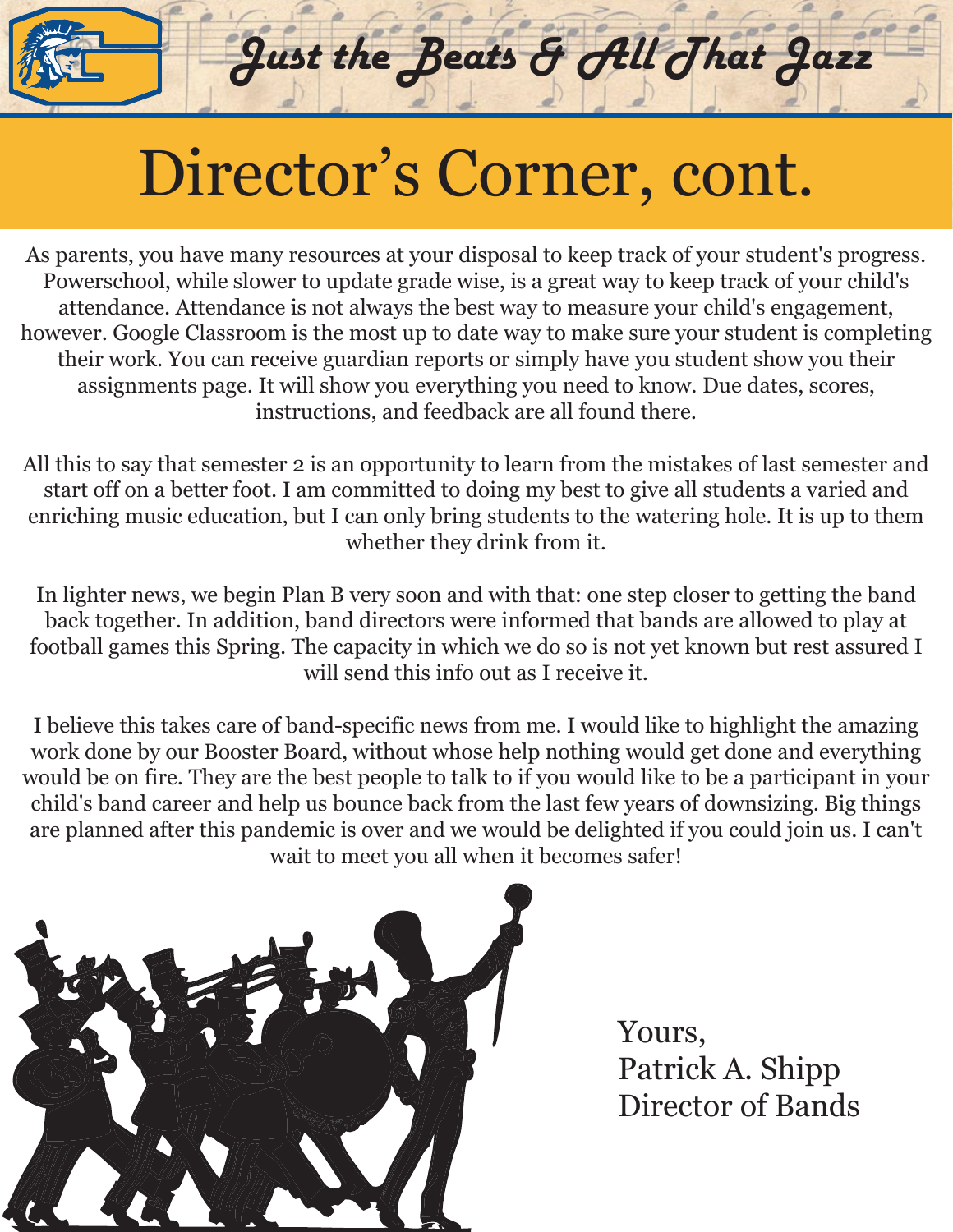### Fundraising and Fair Share: What is it?



 It is understood by most, that funding for the Arts departments from the school system is very limited at best. What is budgeted at each school has to be spread across the entire Arts department. For instance this year our Band Director received a mere **\$100.00** to use for all of his music programs needs for the **YEAR**!

Just the Beats & All That Jazz

 Why does the band program even need money? To purchase sheet music, maintain band-owned instruments such as percussion or larger Brass instruments, printing concert programs, MSA fees, yearend awards, senior recognition, travel expenses- and then there is marching band. Show design, uniform maintenance, medical supplies, meals and snacks, travel… it all costs.

 As a new Band Booster board this 2020-21 school year, we have tried to reexamine each and every cost and "trim the fat" to reduce expenses, but there is still a cost. We need your help!

 Some of you may be wondering how the Fair Share assessment is determined. In a nutshell, Fair Share is determined by dividing the budget, by the number of students. The total cost of the Bands program budget and Marching Band budget are figured separately. Students in Marching Band will pay the Band program as well as the Marching Band Fair Share. Our fundraisers, both bring revenue into the Band fund, and allows students to earn a portion of that revenue for their account **"IF"** they participate in the fundraiser. The student account balances will roll to the next year whether it is negative or positive.

 Here's an example: our current SCRIP fundraiser lets your students' accounts keep 100% of your earnings!!! The general fund doesn't get any of it! This was a decision by the Board this year to help students earn as much credit as possible.

 With SCRIP, I got my family to participate and we purchased gift cards (most electronic and available to use immediately)-mostly for things we were buying anyway. Amazon, groceries, eating out, new shoes for the kids, etc. Since November, my student already has \$293.00 in their account that can be applied towards his fair share assessment. Just from one fundraiser!!!

 Please reach out to us with any questions about how this whole fundraising and Fair Share thing works- we are so excited to get to know the new families and to hear from the veteran families again. Help us help our kids! Because we know that music education and participation in band helps develop language and reasoning, promotes teamwork, relieves stress, increases human connection and builds self-esteem. It helps our students grow into happy, productive, successful, well-adjusted adults.

Amy Grady, President